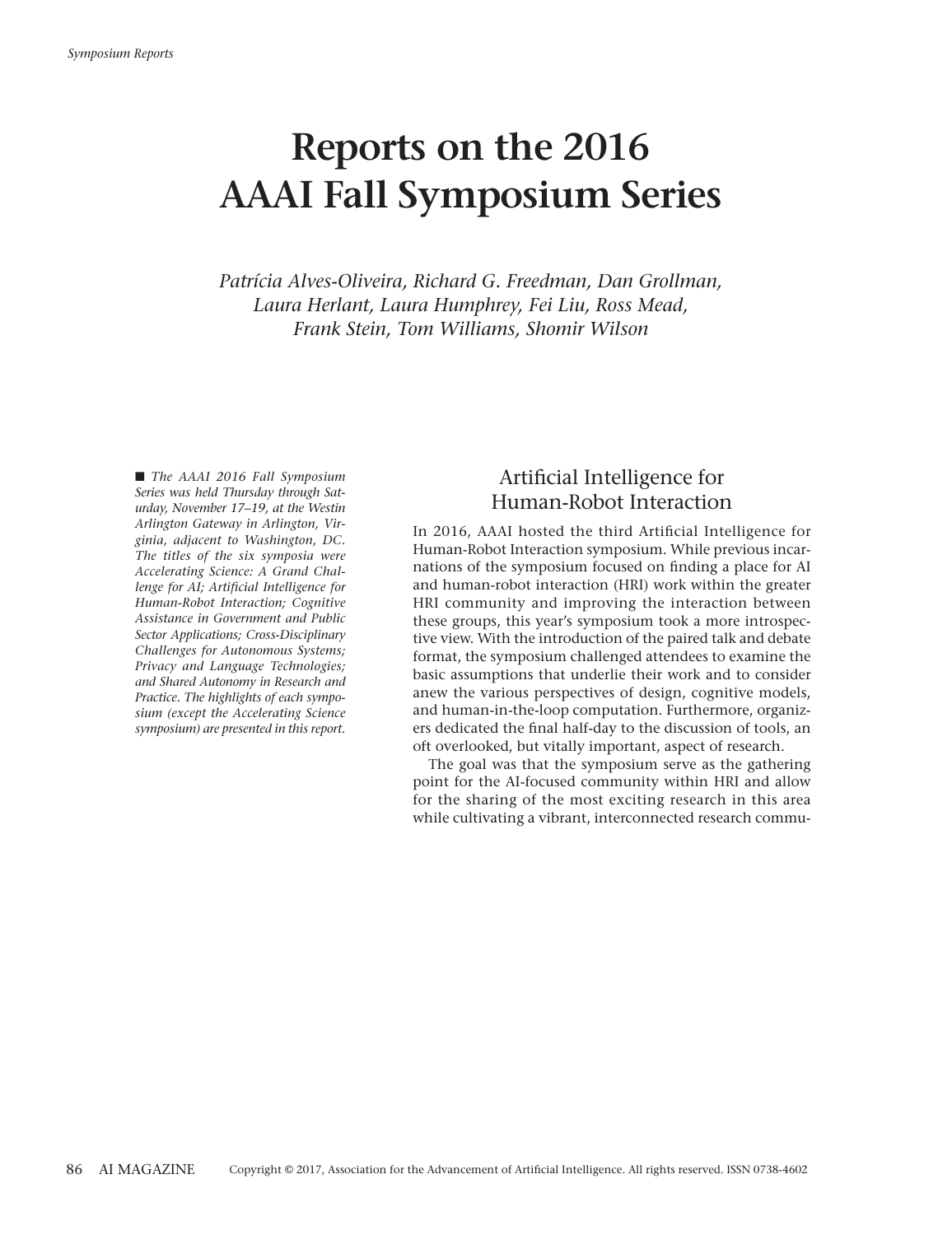nity. While in previous years the Artificial Intelligence for Human-Robot Interaction symposium has only explicitly solicited novel computational work, this year's symposium also solicited contributions from social scientists, philosophers, and industry professionals to promote discussion and cohesion within the multidisciplinary community interested in the intersection of AI and human-robot interaction.

The majority of papers presented at the symposium addressed novel computational mechanisms that enable robots to take better physical actions in the world, better perceive the structure of the world or interactions within the world, or better engage in linguistic interactions with human users. Moreover, a shared set of motivations emerged, as the majority of the contributions sought to either make interactions safer, make interactions smoother, or allow robots to learn better from humans. In addition, a number of papers were presented at the intersection of these areas. These papers presented novel computational mechanisms that enable robots to better perceive human actions to take better physical actions, better understand natural language to take better physical actions, or better generate natural language to communicate the robot's perceptions.

Finally, a number of submissions explored broader concerns in HRI, such as the concepts of trust, explainability, and reflection, or metaconcerns such as relations with other fields and practices within the field. These topics proved to spark the greatest amount of discussion, and all authors that presented full talks had the opportunity to comment on the relation between their own research and these larger concerns over the course of the author panels that followed each session of paper presentations. These author panels provided a space for authors and audience to engage in open conversation regarding the details and motivations of individual papers, the connections within each set of papers, and the relation between those papers and the evolving field of human-robot interaction.

There was further opportunity to discuss these issues through the invited speakers, who came from various aspects of the AI-HRI community and exposed the entire group to current issues and relevant works in their area. Many of these presentations were given in a debate format where two invited speakers presented a variety of views on their issues of choice, including playing devil's advocate to their own opinions and preferences. Topics ranged from questioning the relevance between AI and HRI to identifying the best practices and future for AI-HRI research with respect to design, cognition, human involvement and roles, and improving the safety and comfort of interactive experiences. After each presentation, breakout sessions and group discussions challenged the participants to think deeper about the issues and come up with their own insights to share

afterwards. The speakers even joined the groups to engage and help spark the conversations that often continued during the coffee breaks.

This year's Artificial Intelligence for Human-Robot Interaction symposium builds on the successes of previous years, and further paves the path for research innovation and community growth for years to come.

Ross Mead and Dan Grollman served as general chairs, Tom Williams and Patrícia Alves-Oliveira served as program committee chairs, and Rick Freedman as panel chair of the symposium. The papers of the symposium were published by AAAI Press as Technical Report FS-16-01 within the compilation titled *The 2016 AAAI Fall Symposium Series: Technical Reports FS-16-01 – FS-16-05.*

## Cognitive Assistance in Government and Public Sector Applications

The concept of a cognitive assistant as a partner to help humans perform their work better dates to the early days of AI, including the 1960s writings of Douglas Engelbart and J. C. R. Licklider. For the sake of this symposium, cognitive assistance was defined as "a systematic approach to improving performance on complex tasks that require the processing of large amounts of information in which people and machines are treated as complementary cosystems working together." Building on the successful 2015 AAAI Fall Symposium on Cognitive Assistance, symposium organizers worked to expand the dialog between the user, academic, and commercial communities to increase understanding of the best practices and barriers to the adoption of such systems. Last year's presentations largely dealt with ideas. This year, attendees heard about systems in actual use and the adoption of such systems. Also, notable this year was increased focus on specific professions and domains, including law and the courts, patent processing, teaching, health, cybersecurity, aviation, air traffic control, defense, and intelligence.

The symposium also included three invited talks. Mark Maybury (vice president, MITRE) opened with historical context and then talked about goals (increased prosperity, safety, happiness) and challenges (transparency, trustworthiness, privacy and security, and control versus the triad of confidence, threat, and potential consequences). Ed Felten (deputy US chief technical officer) talked about the need for the AI community to inform the process in the areas of risks, employment, fairness, and justice. He encourated the community, as it moves forward with cognitive assistance, to consider such questions as: Does it work? Is it fair? and Is it acceptable to the public? Guru Banavar (vice president, IBM Research) discussed the meaning of expertise in the 21st century and how cognitive systems can help experts make better decisions. He suggested the need to integrate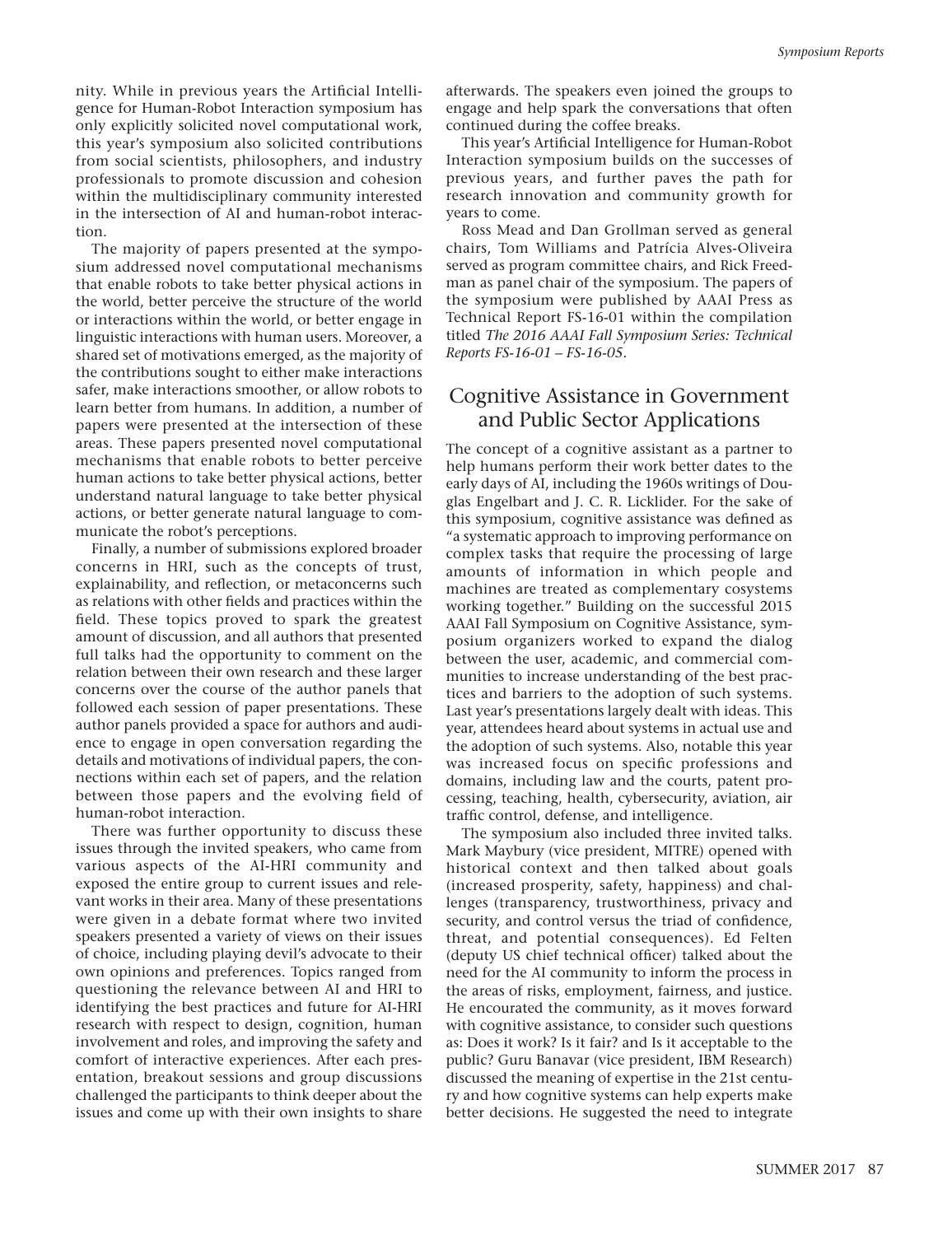many different training techniques to give a better result and to completely rethink software engineering for the cognitive age — "TrainOps rather than DevOps."

The panel discussion on the legal and judiciary domain discussed how cognitive assistants can help reduce the caseload on the courts and administrative judges. Brad Brown (MITRE) facilitated the discussion and reminded the panel that where adjudication is being done through automated means, it would be subject to dispute. They discussed the need to validate the system in each context and focus on assistance rather than automation of arbitration.

The second panel, facilitated by Jim Spohrer (IBM), was on creating a teaching assistant. Barriers that were noted included trying to build systems to handle all the students' questions reliably, authoring tools, getting the right data to build the systems, and matching the learners' aptitudes and styles.

The panel on cybersecurity assistants was chaired by Dan Tobin (NIST). Lessons learned included starting small, insuring interannotator agreement during the human annotation phase, and iterating to improve accuracy and recall. Panelists noted that the tools used to improve the process are getting better.

The DoD and Intel panel led by Scott Kordella (MITRE) raised the issues of user trust of the systems but also the possibility the machine-driven recommendations may induce "intellectual laziness" in decision makers. Also raised were issues around metrics for complex human-machine systems; user acceptance of recommendations; and efficient data management, architectures, and computational processing for large amounts of dynamic data. A provocative comment was made by the panel that while there are many technical challenges to be addressed by the research community, a larger issue is that of user acceptance and policy constraints for machine automation. Such constraints include the degree to which systems are operated "closed-loop" without human intervention, whether this is desirable or appropriate.

The last panel, focused on cognitive assistance in aviation, was led by Chris Codella (IBM). Several of the projects were designed to help pilots as a digital copilot. The Auto Ground Collision Avoidance System by AFRL is in active use and has saved lives since being fielded.

The symposium was useful in showcasing many different examples of cognitive assistant projects and approaches to implementing them. The participants agreed that they would like to attend future symposia to share experiences as the field develops.

Frank Stein (IBM) and Chuck Howell (MITRE) served as cochairs of this symposium. The papers of the symposium were published by AAAI Press as Technical Report FS-16-02 within the compilation titled *The 2016 AAAI Fall Symposium Series: Technical Reports FS-16-01 – FS-16-05.*

## Cross-Disciplinary Challenges for Autonomous Systems

Future technology concepts envisage highly autonomous systems that are fast, efficient, and adaptive, yet also human friendly and provably safe. However, no single field is capable of addressing all the challenges that face practical development and fielding of such systems. Organizers of this symposium therefore sought to bring together experts whose research spans two or more traditionally distinct disciplines in order to learn about recent successes in cross-disciplinary research for autonomous systems, discuss ways to encourage collaboration and education across disciplines, and spur ideas for future cross-disciplinary research.

The symposium consisted of nine paper presentations, three keynote speakers, a panel discussion, small group discussions, and large group discussions. Throughout the symposium, attendees were asked to self-identify their disciplines, which included computer science; cognitive science; cognitive psychology; aeronautics and astronautics; and mechanical, electrical, computer, chemical, and aerospace engineering. Attendees were also asked to self-identify their research areas, which included autonomics, machine learning, cognitive architectures, formal methods for design and verification, intelligent decision aids, agent frameworks, human-autonomy interaction, multiagent systems, and robotics, among others. Papers presented at the symposium shared some common themes, particularly the desire to better incorporate results from sociology, psychology, and cognitive modeling in design of autonomous systems and the desire to develop approaches to verify properties of autonomous or human-automation systems.

More specifically, paper topics included methods for incorporating models of human trust to improve human-automation system performance; verifying the behavior of human-automation systems; designing autonomous systems to guarantee certain safety or performance specifications or to classify and handle errors at run time; designing autonomics frameworks that incorporate machine learning for selfadaptation, formal methods for verification, and improved interfaces and methods of interaction for human users; and building flexible and extensible frameworks to study situated autonomy. Keynote speakers provided overviews of progress in cross-disciplinary research, particularly in robotics and in the interplay between planning and formal methods, and motivated the need for future cross-disciplinary research to produce capabilities such as explainable artificial intelligence. The panel discussion on ethics in encouraging trust in autonomous systems highlighted some of the potential pitfalls of designing autonomous systems to encourage trust, which was particularly germane given the emphasis on trust in the paper presentations.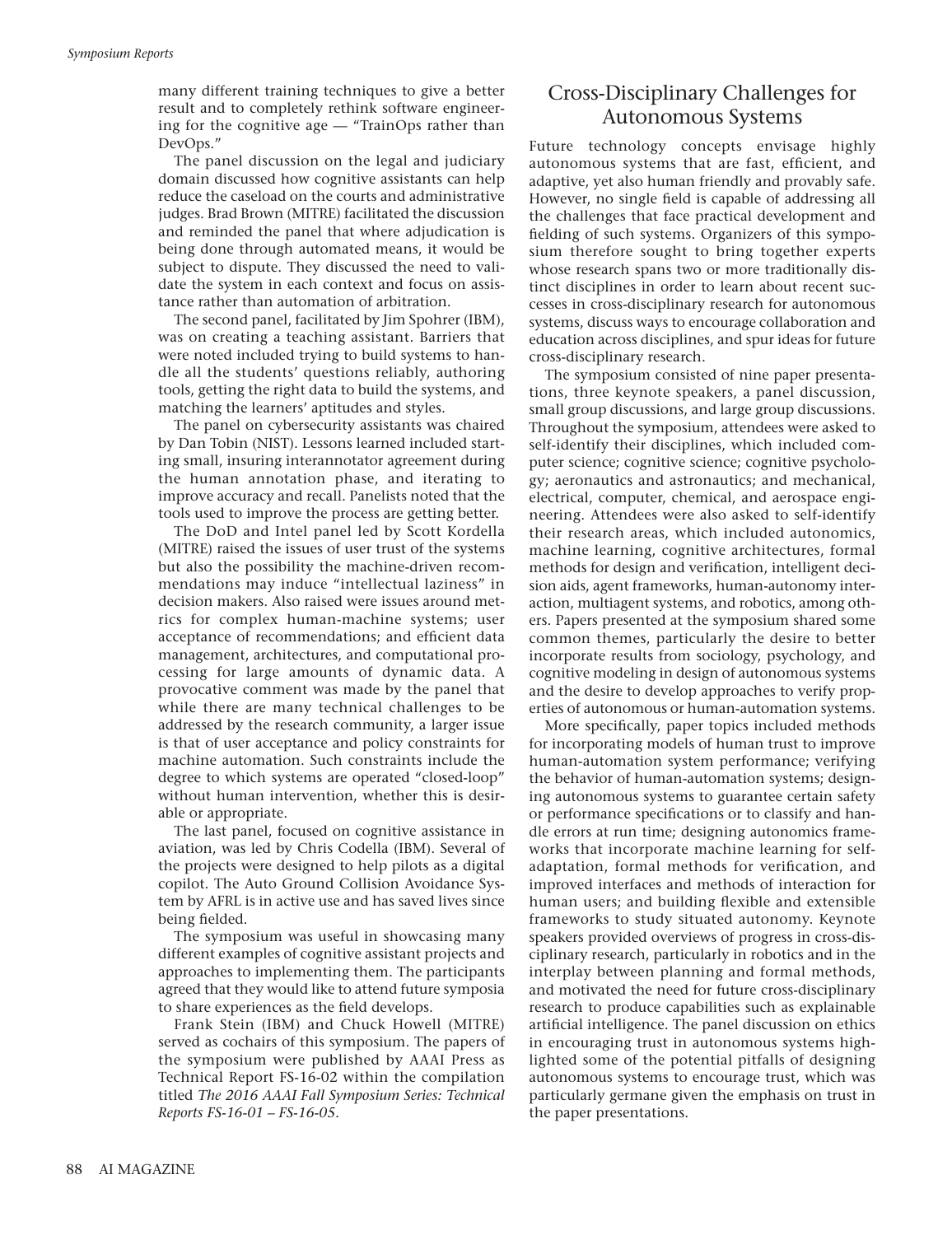During small group discussions, attendees divided into groups and considered questions related to what disciplines are required for the development of autonomous systems, where cross-disciplinary research has been successful and where it has stalled, and what would help facilitate more collaboration across disciplines. During large group discussions, the attendees collectively considered selected statements from recent government guidance for autonomous systems, including DoD Directive 3000.09: Autonomy in Weapon Systems, AF Autonomous Horizons Volume 1: Human-Autonomy Teaming, and the DoD Defense Science Board Task Force Report: The Role of Autonomy in DoD Systems. As with the paper presentations, some common themes were apparent. For instance, organizations by nature tend to group disciplines together, which hinders collaboration. Furthermore, strategic investments by funding agencies tend emphasize the technology *du joir,* leading to a focus on disciplines most closely associated with that technology and a failure to recognize the continued relevance of others. Attendees provided a number of recommendations to address these and related issues, including workshops, journals, academic courses, funding, and challenge problems specifically aimed at cross-disciplinary research. Attendees suggested drawing inspiration from successful cross-disciplinary programs, including the DARPA Grand Challenge and NASA's Mars Exploration Rover Mission, as well as learning lessons from less conventional sources, such as management strategies for large technical organizations.

This report was written by Laura Humphrey, who served with Chris Miller (Smart Information Flow Technologies), Satinder Singh (University of Michigan), Ufuk Topcu (University of Texas at Austin), and Moshe Vardi (Rice University) as cochairs of this symposium. The papers of the symposium were published by AAAI Press as Technical Report FS-16-03 within the compilation titled *The 2016 AAAI Fall Symposium Series: Technical Reports FS-16-01 – FS-16- 05.*

## Privacy and Language Technologies

Computing applications continue to increase their reliance on natural language, with online social media, search engines, and spoken dialog systems enabling the collection of large amounts of language data for advertising, text mining, surveillance, and other purposes. Simultaneously, an opportunity exists for human language technologies to help people understand and protect their privacy by simplifying information they must comprehend (for example, privacy policies or other legal documents) or by helping them to reflect on the content they choose to share (for example, social media posts). The symposium invited paper submissions and participants who were interested in research in either of these two directions, with the goal of promoting interaction and synergy between them.

During the symposium, two themes emerged from the presentations and discussions: (1) the use of language technologies to inform users about their online privacy status and choices, and (2) the use of language technologies to protect users from the abuse of their personal information. Toward the first theme, online privacy policies were a major topic of discussion. Privacy policies are purported to inform users how their personal information is used and what choices they have, but these documents are infrequently read, leading to an opening for natural language processing efforts to extract salient details from them. Toward the second theme, participants discussed privacy preservation in online social networks, web search engines, and dialogue systems.

Talks by the two keynote speakers followed these two major themes. Norman Sadeh (Carnegie Mellon University) presented Using Artificial Intelligence and Machine Learning to Empower Users to Regain Control over Their Privacy, and Doug Oard (University of Maryland) spoke on The Other Side of the Coin: Proactive Language Technology for Privacy Protection. The keynote presentations spurred discussion regarding the effectiveness of the privacy notice and choice framework, the Internet of Things and privacy preferences, and the searchability and sharing of sensitive data, among other topics. It became clear that a variety of stakeholders, such as companies in private sector, legal scholars, media, privacy researchers, language researchers, and government regulators, could be involved to address the pressing issues of privacy protection. In addition to presentations and discussion forums, the symposium included a poster session and a joint session with the Cognitive Assistance in Government and Public Sector Applications symposium, to explore possible collaborations.

Participants agreed that the event produced particularly good discussions, in large part because of the diversity of disciplines represented by the attendees, such as social scientists, a lawyer, and a former police officer. They also expressed an interest in attending a future event with a similar focus, potentially as a workshop at a related conference.

The symposium was chaired by Shomir Wilson (lead organizer), Fei Liu, and Alessandro Oltramari. The papers of the symposium were published by AAAI Press as Technical Report FS-16-04 within the compilation titled *The 2016 AAAI Fall Symposium Series: Technical Reports FS-16-01 – FS-16-05.*

#### Shared Autonomy in Research and Practice

Shared autonomy, where a robot and an operator collaborate to solve a complex physical task, provides an